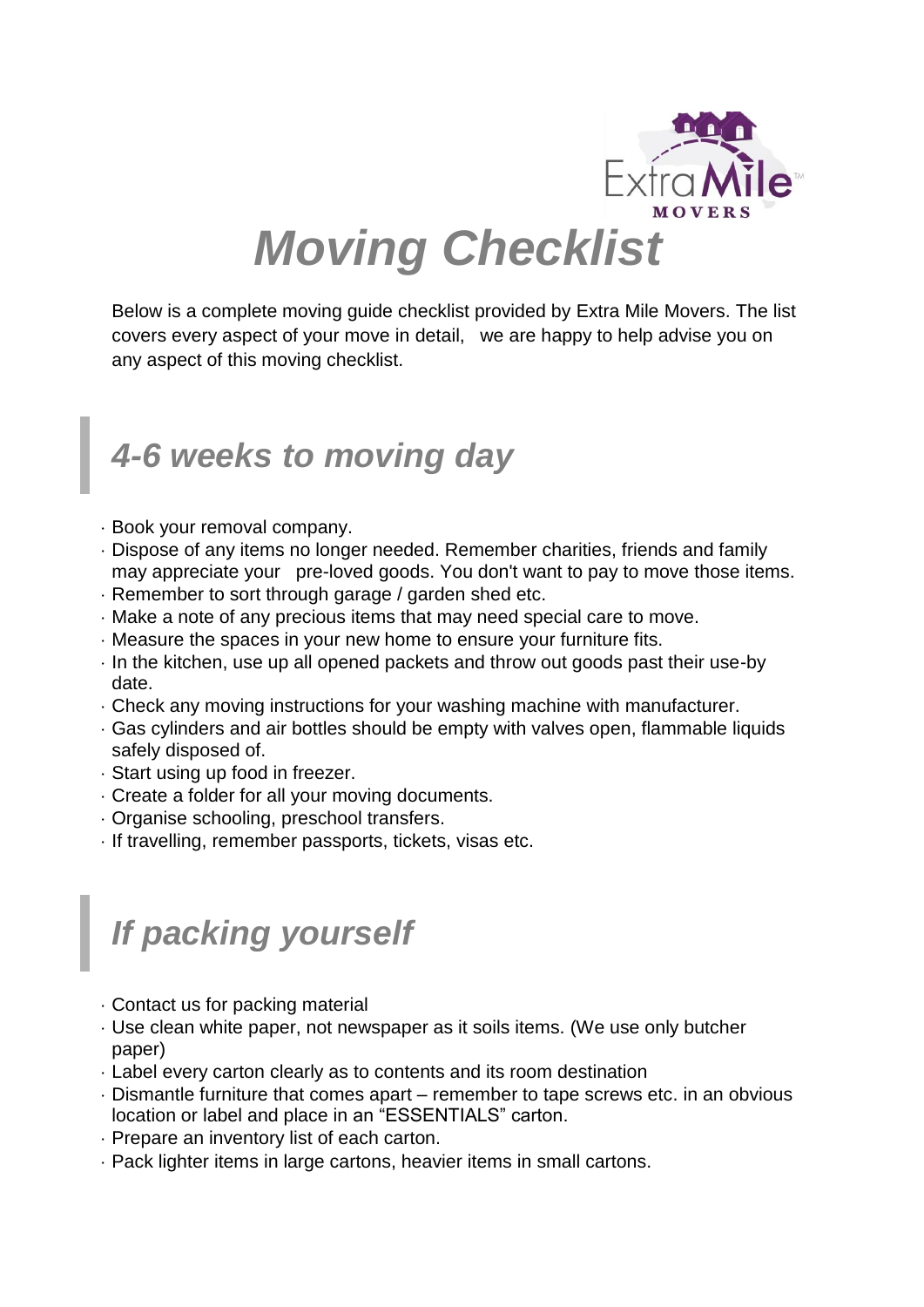## *2-3 weeks to moving day*

- Contact all relevant authorities to notify of your new address.
- Return library books, videos, DVD's etc.
- Arrange for family, friends to mind children and pets on moving day.
- Arrange transfer of bank accounts.
- Organise telephone, internet, gas, electricity, Foxtel connections.
- Arrange move of boat / trailer.
- Ensure new home will be thoroughly cleaned before your move and also arrange cleaning of your original home after your move.

#### *1 Week to moving day*

- Set aside bed linens, towels to be used on the first night so beds can be made up as soon as possible on moving day.
- Draw up a plan of each room in your new home with furniture placement for the removalists to use on moving day.
- Have car checked if travelling long distances.
- Indoor plants should be lightly watered and packed into plastic lined boxes. Alternatively in thick black rubbish bags and as well as boxes.
- Cancel newspaper, milk and other deliveries.
- Drain lawn mower, remove batteries from battery powered items.
- If you have purchased a new home, ensure you have a final inspection the day before settlement to ensure the home is as you bought it and the fittings and fixtures outlined in the contract remain.
- Redirect mail through local Post Office.
- Advise services, e.g. babysitter, gardener, cleaner.
- Prepare an 'Essentials' carton that contains important items such as remote controls, shelf supports, bed legs, keys, telephone charger, telephone handset, furniture assembly instructions

#### *2 Days to moving day*

- Remember your 'SURVIVAL' box. Include important medications, first-aid kit, children's' favourite toys (especially bedtime friends), toiletries, tea, coffee, kettle, milk, snacks, baby needs, children's sleep wear and school needs, work clothes and essentials for the following day. Don't forget the dog's lead, pet food and bowls.
- Collect dry cleaning.
- Arrange parking and access for removalist truck.
- Make sure removalist has clear instructions as to your new address and mobile phone numbers.
- Ascertain access details and key collection for your new home.